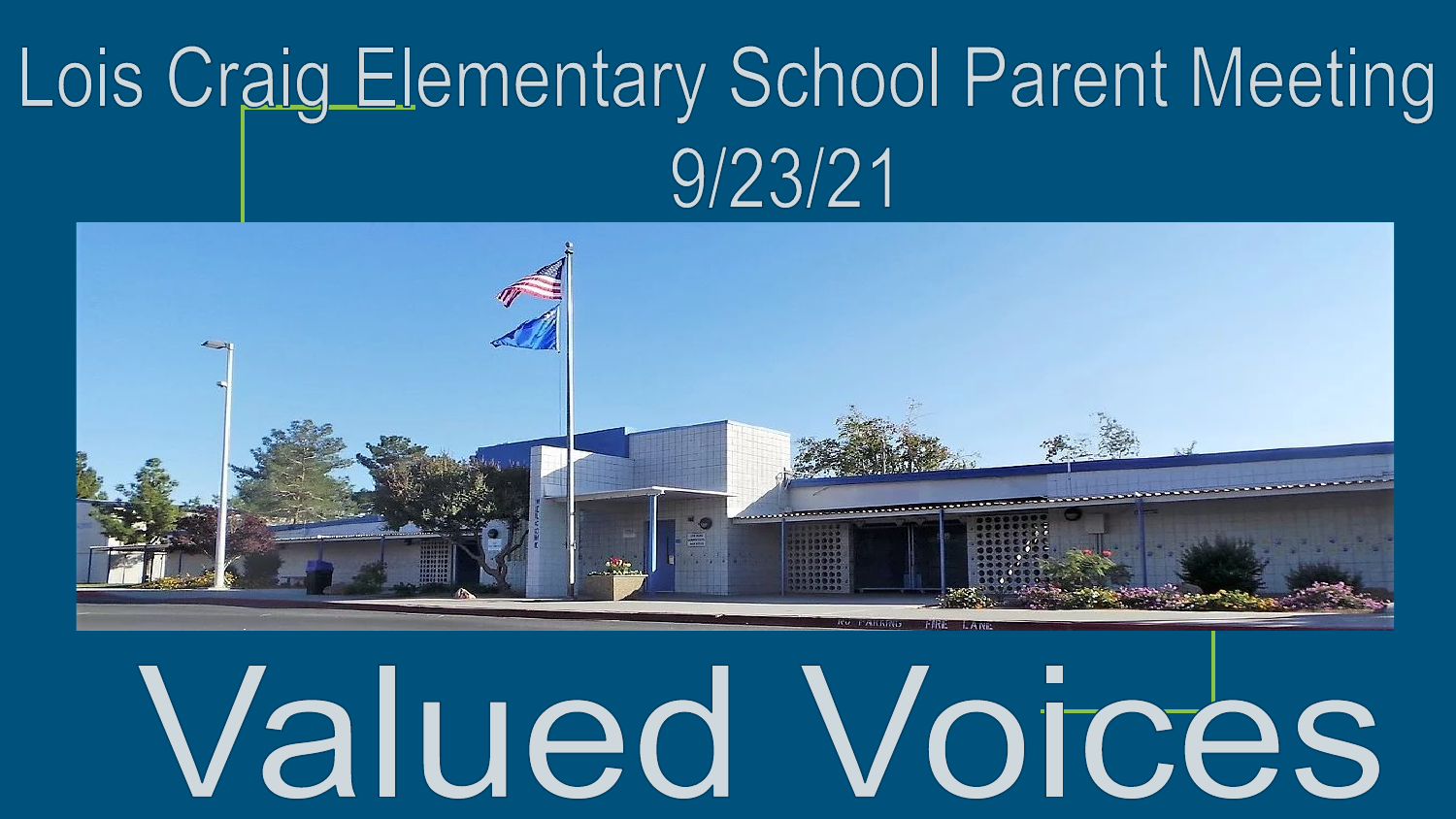### Michele Cobb

Principal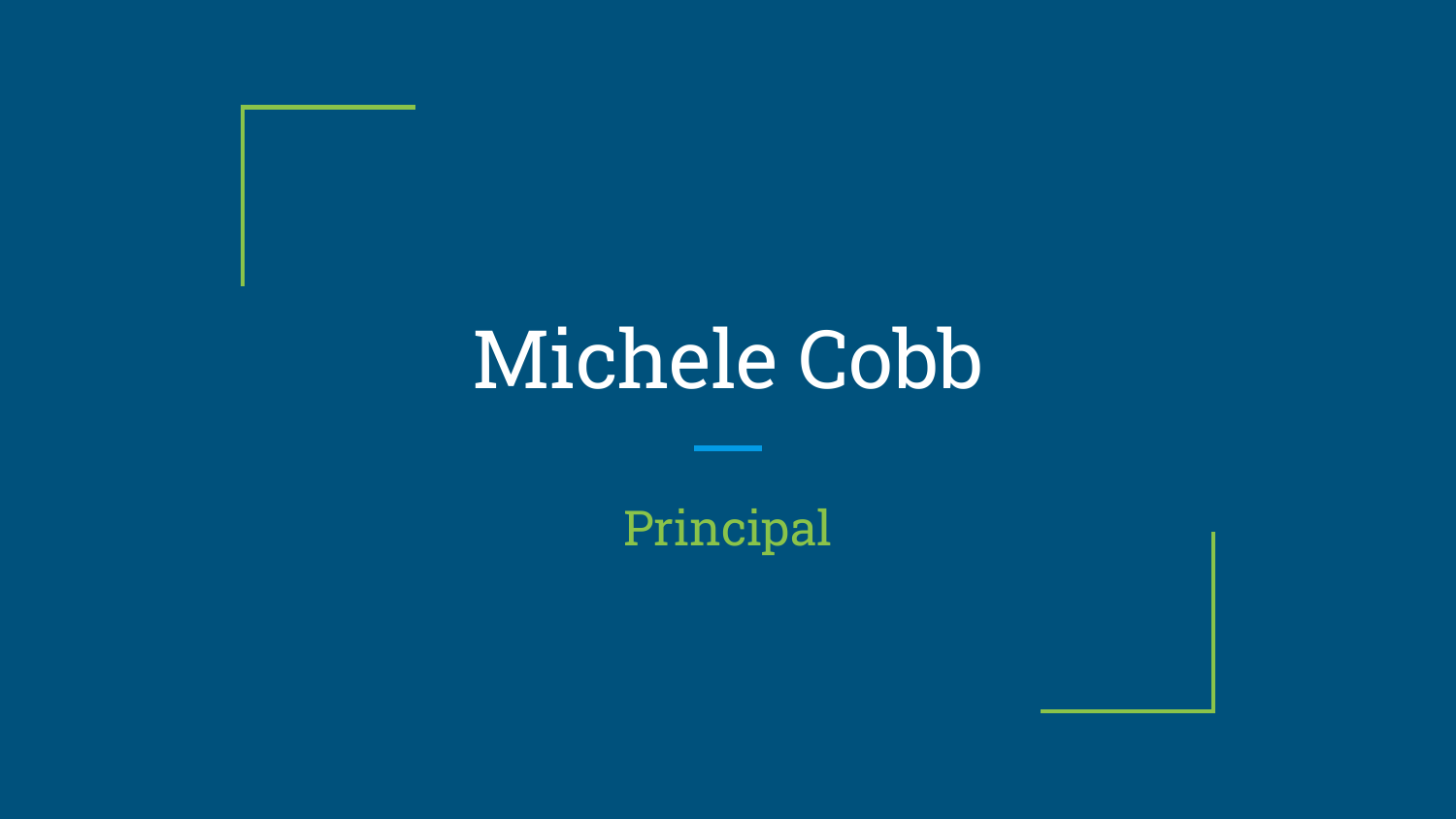### Heather Gonzalez

Assistant Principal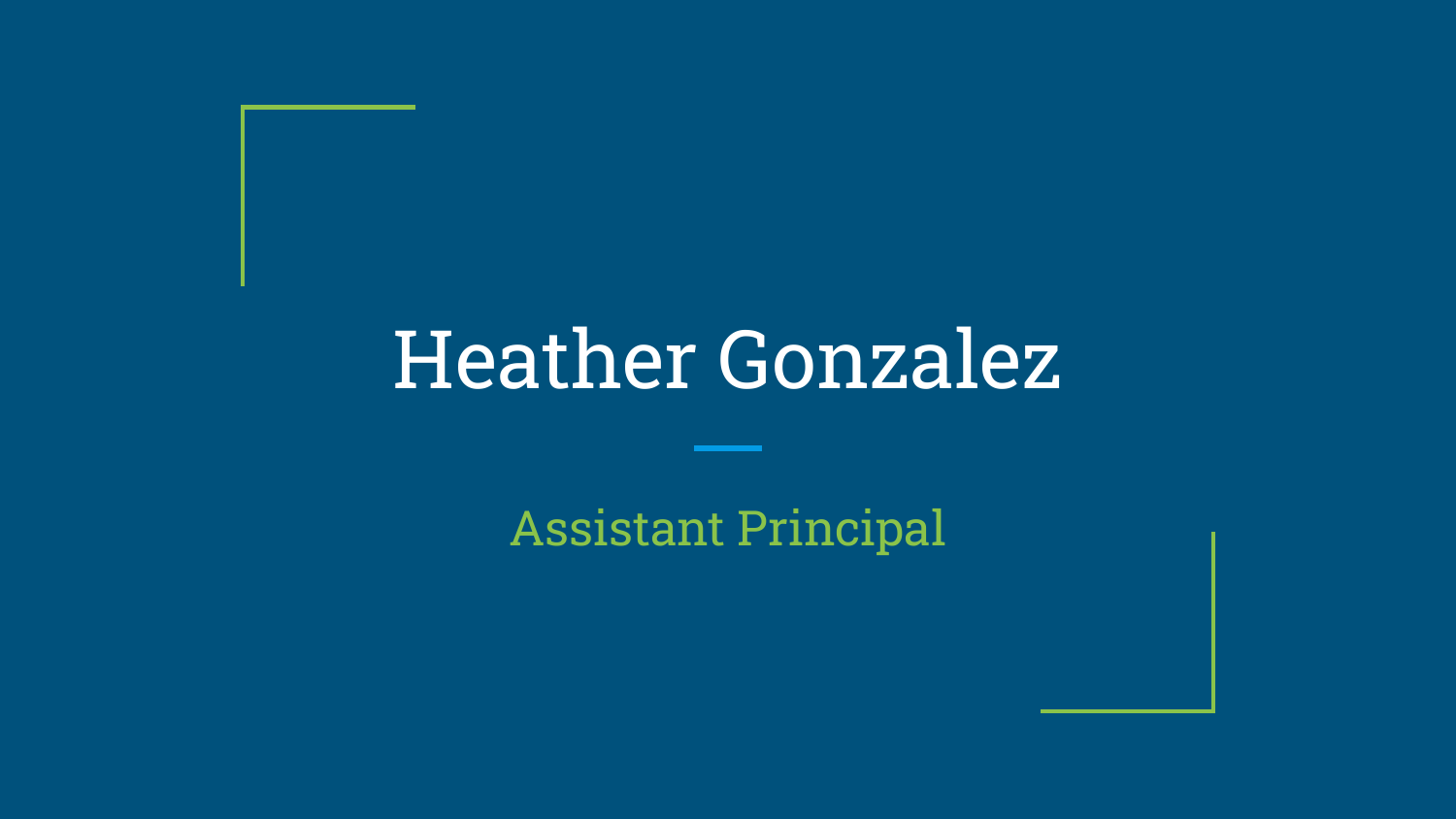### Michelle Basolo-Paiz

Instructional Coach Title 1 Liaison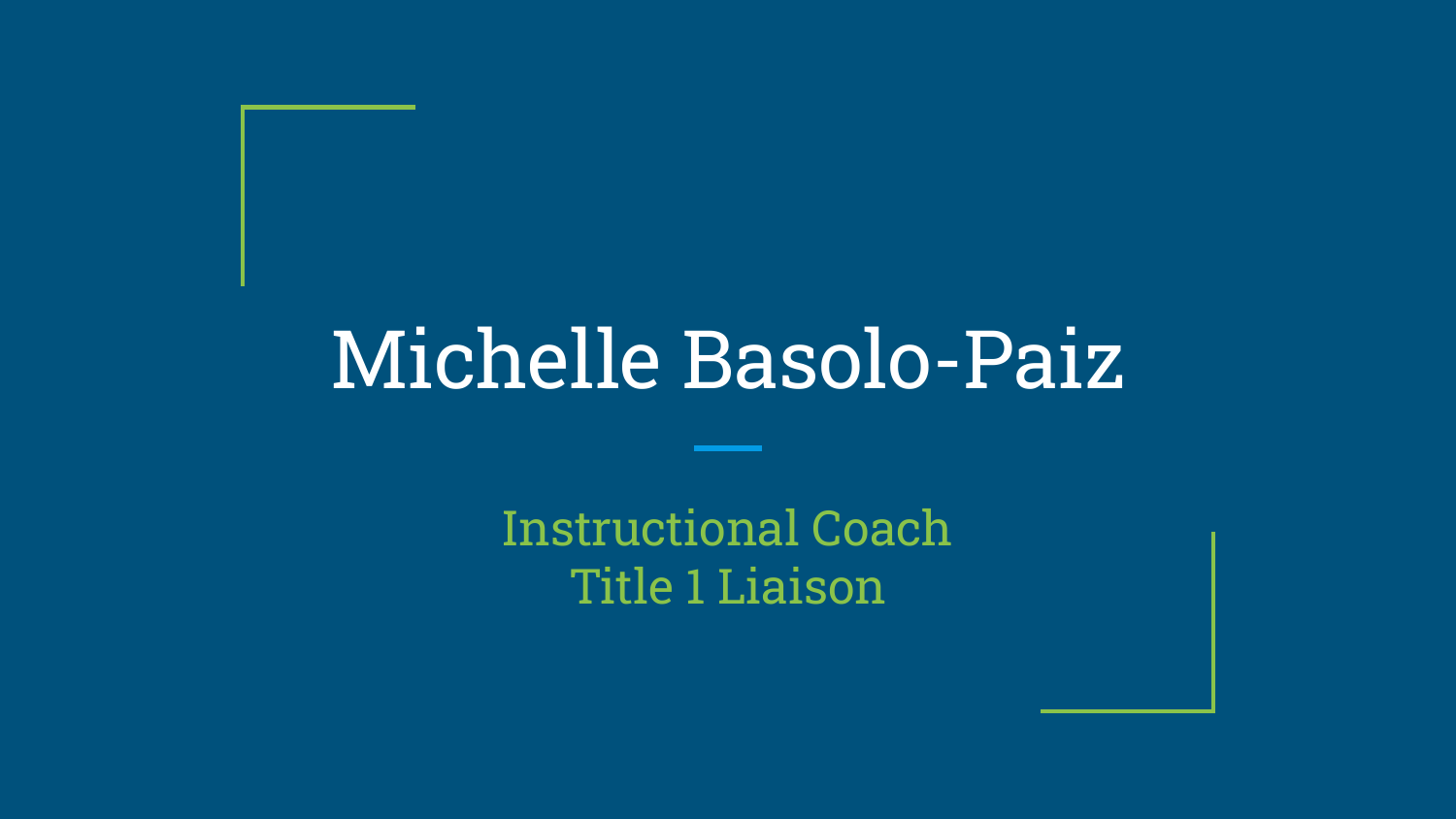### Karen Macias

#### Community in Schools Site Coordinator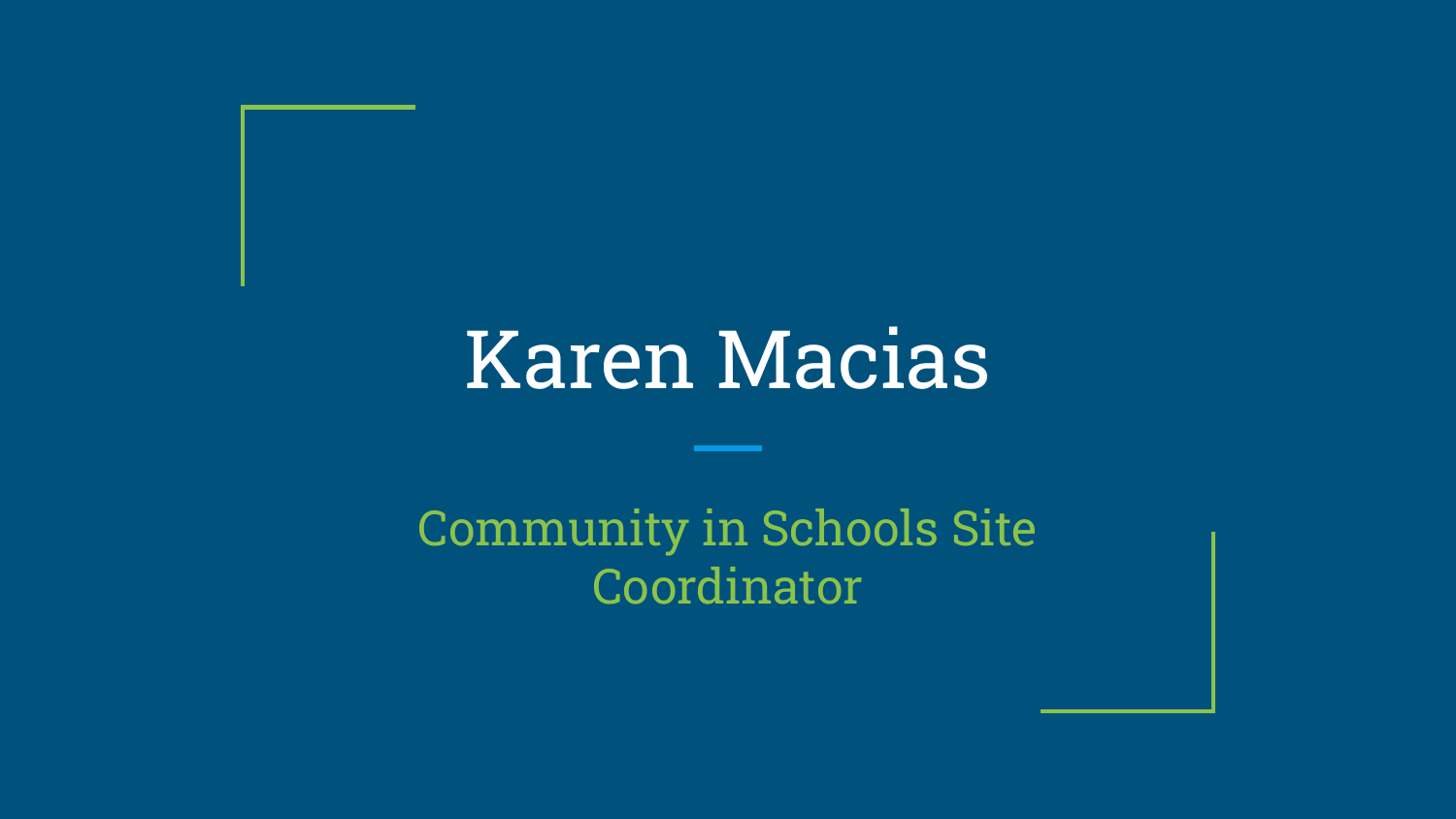Ms. Courtney Denson-Rudolph Safe School Professional

 $\bullet$  Provides resources to families ● Work with children on their behaviors ● Provide groups for students (emotional, social, crisis an<del>d</del> motivation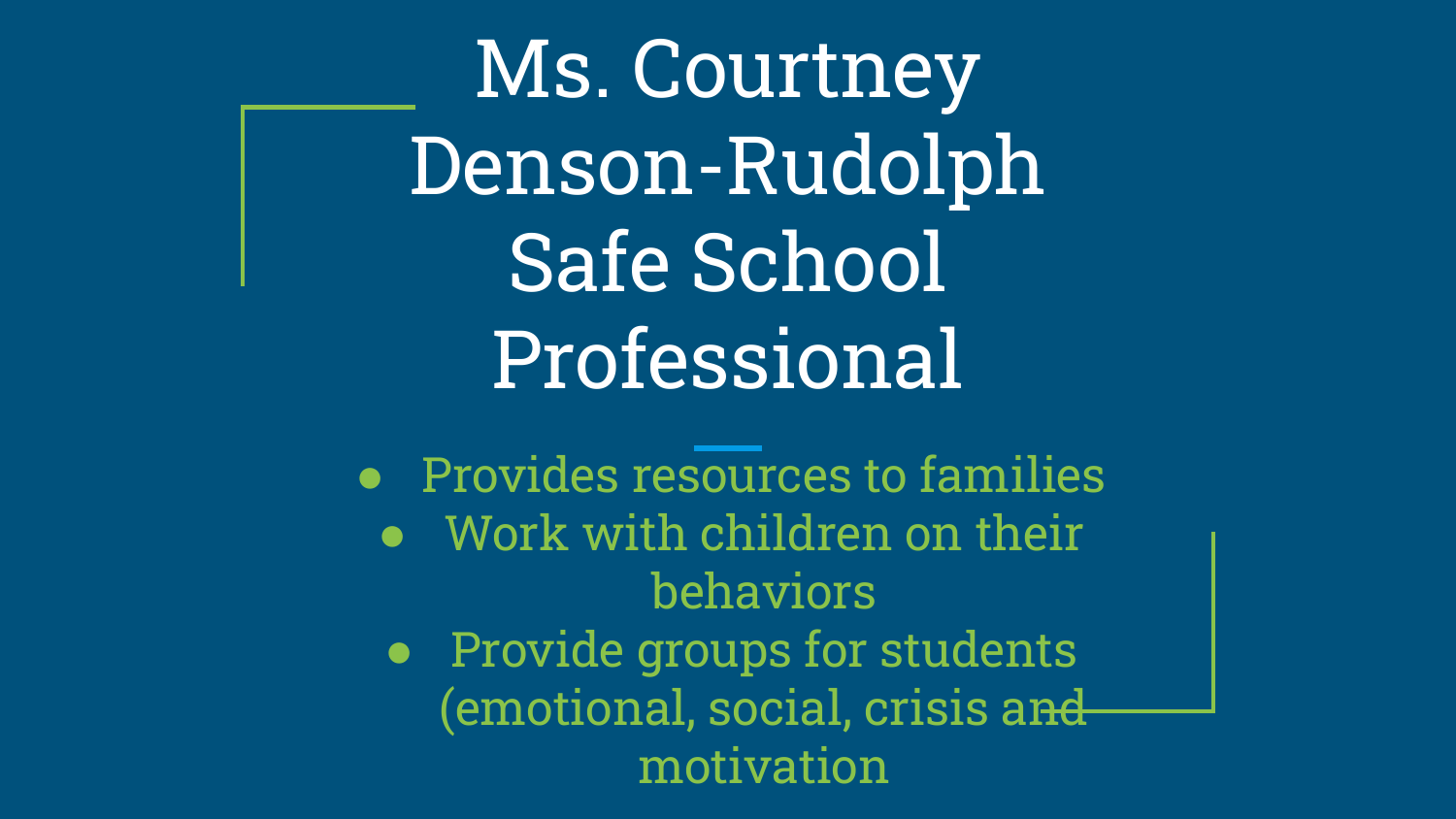## What are your goals for your child for this year?

Parent Feedback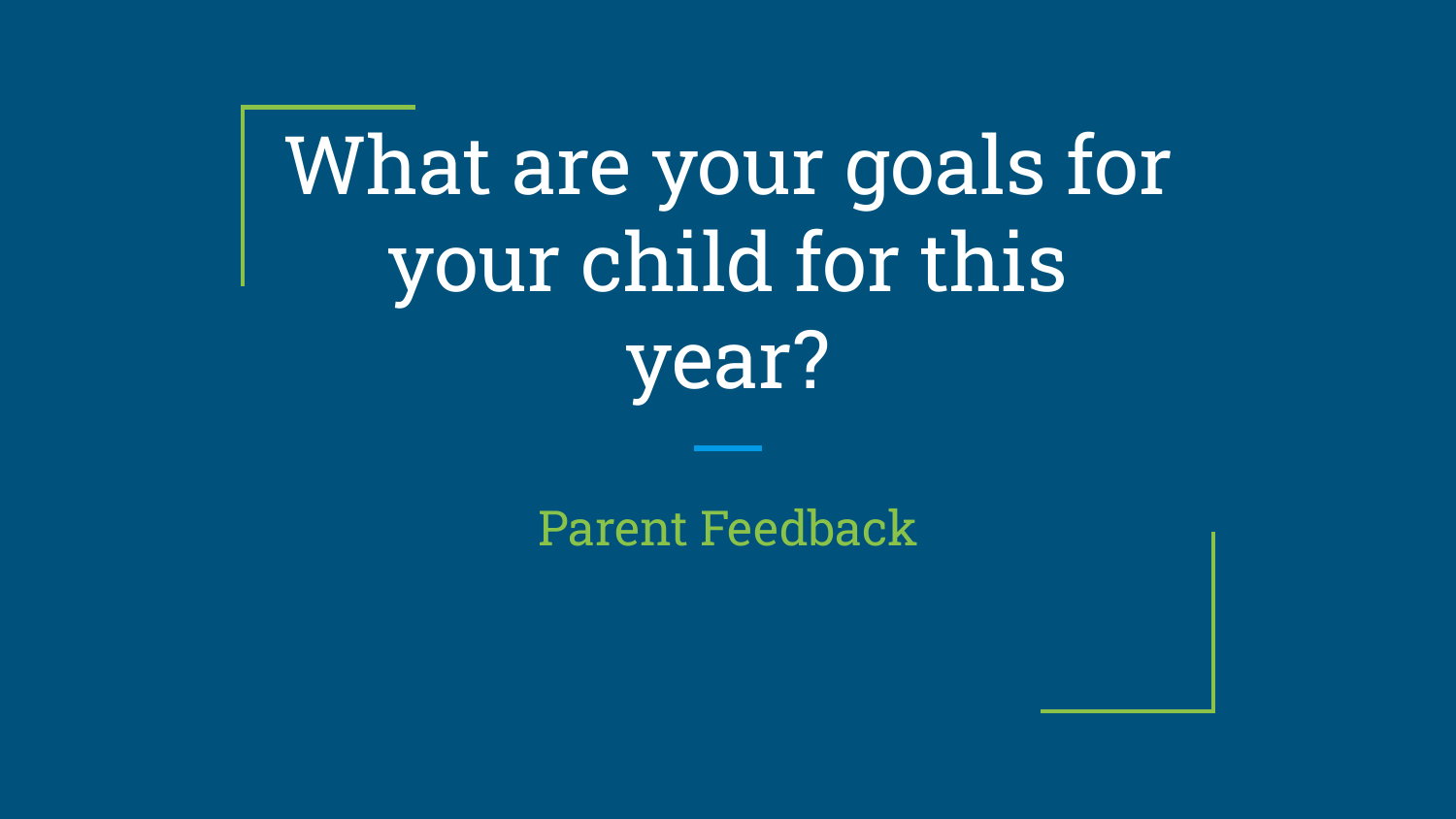### Budget Information

**★ Title I is a federally funded academic assistance** program for schools.

 *(Titulo I - es un programa de fondos Federales para la asistencia académica de las escuelas.)*

 $\star$  The goal of Title I is to ensure a high quality well-rounded education for every child.

*(La meta de Titulo I - es asegurar una alta educación de alta calidad para cada uno de los niños/as.)*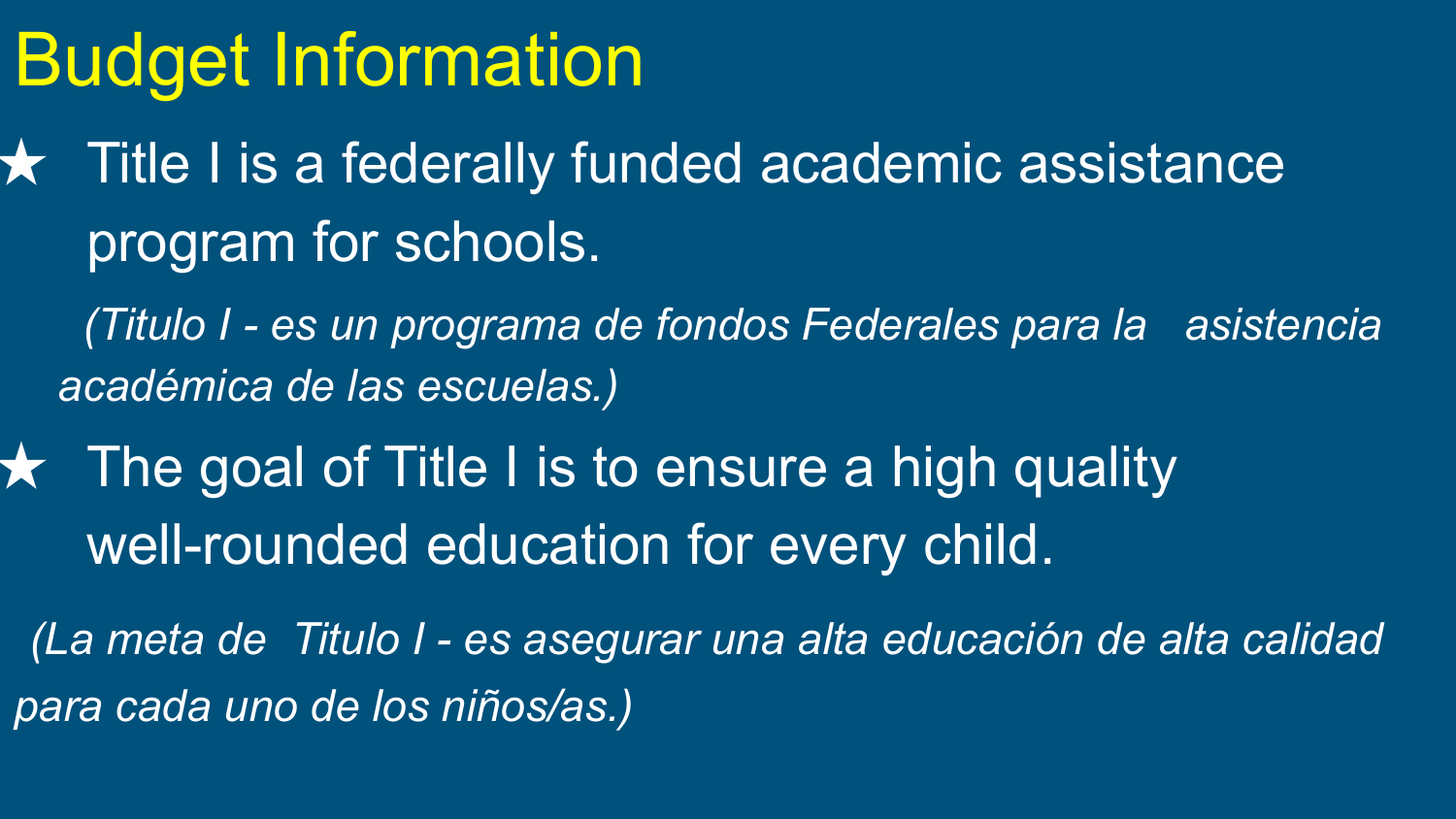### Thomas B Holmes III

Math Strategist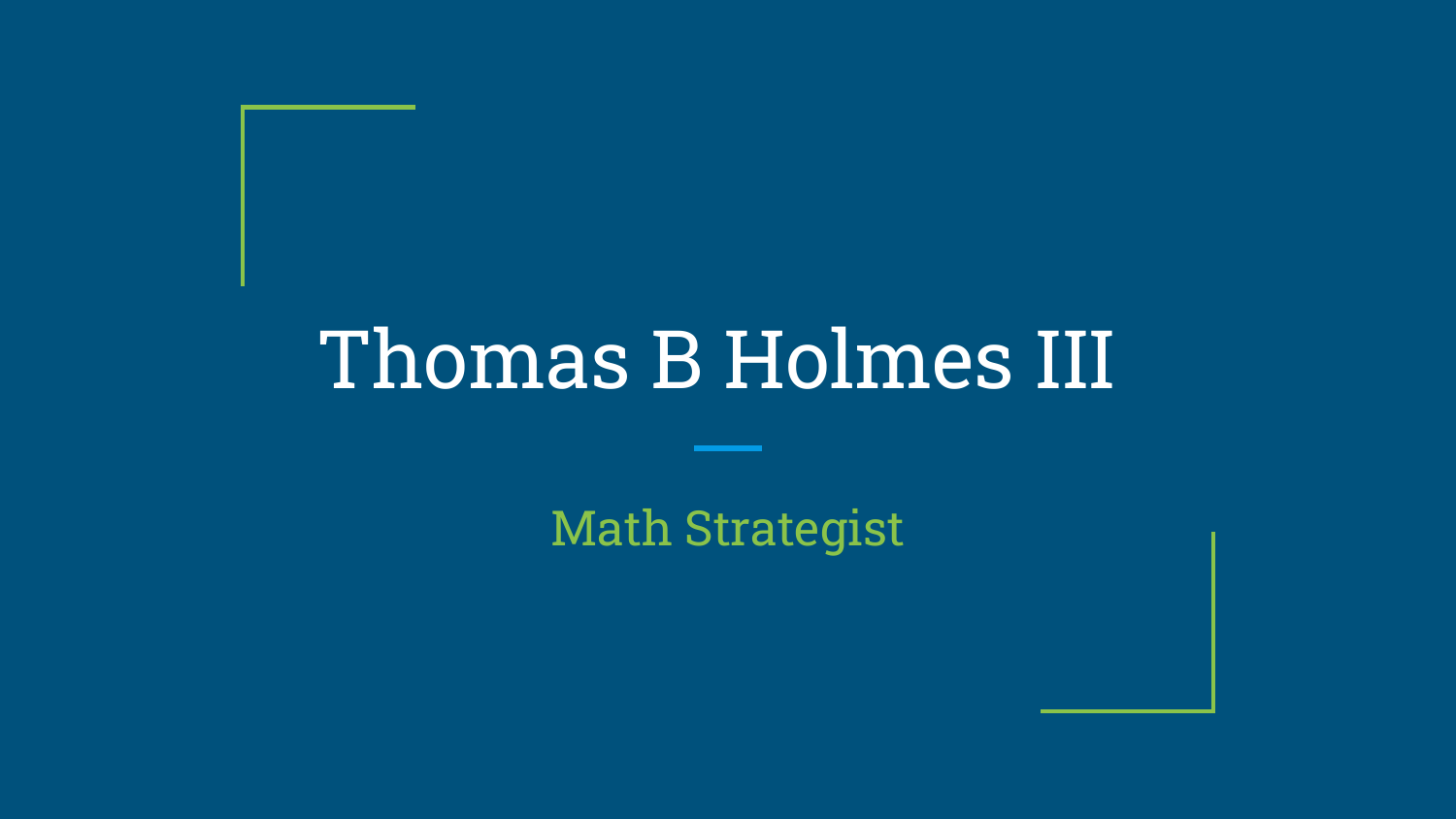Federal legislation passed to allow for the use of methods and instructional strategies to strengthen the academic program in the school, increase the amount and quality of learning, and help provide an enriched and accelerated curriculum, which may include programs, activities, and courses necessary to provide a well-rounded education.

*La legislación federal aprobó permitir el uso de métodos y estrategias de enseñanza para fortalecer el programa académico en la escuela, aumentar la cantidad y la calidad del aprendizaje y ayudar a proporcionar un currículo enriquecido y acelerado, que pueden incluir programas, actividades y cursos necesarios para proporcionar una educación completa.*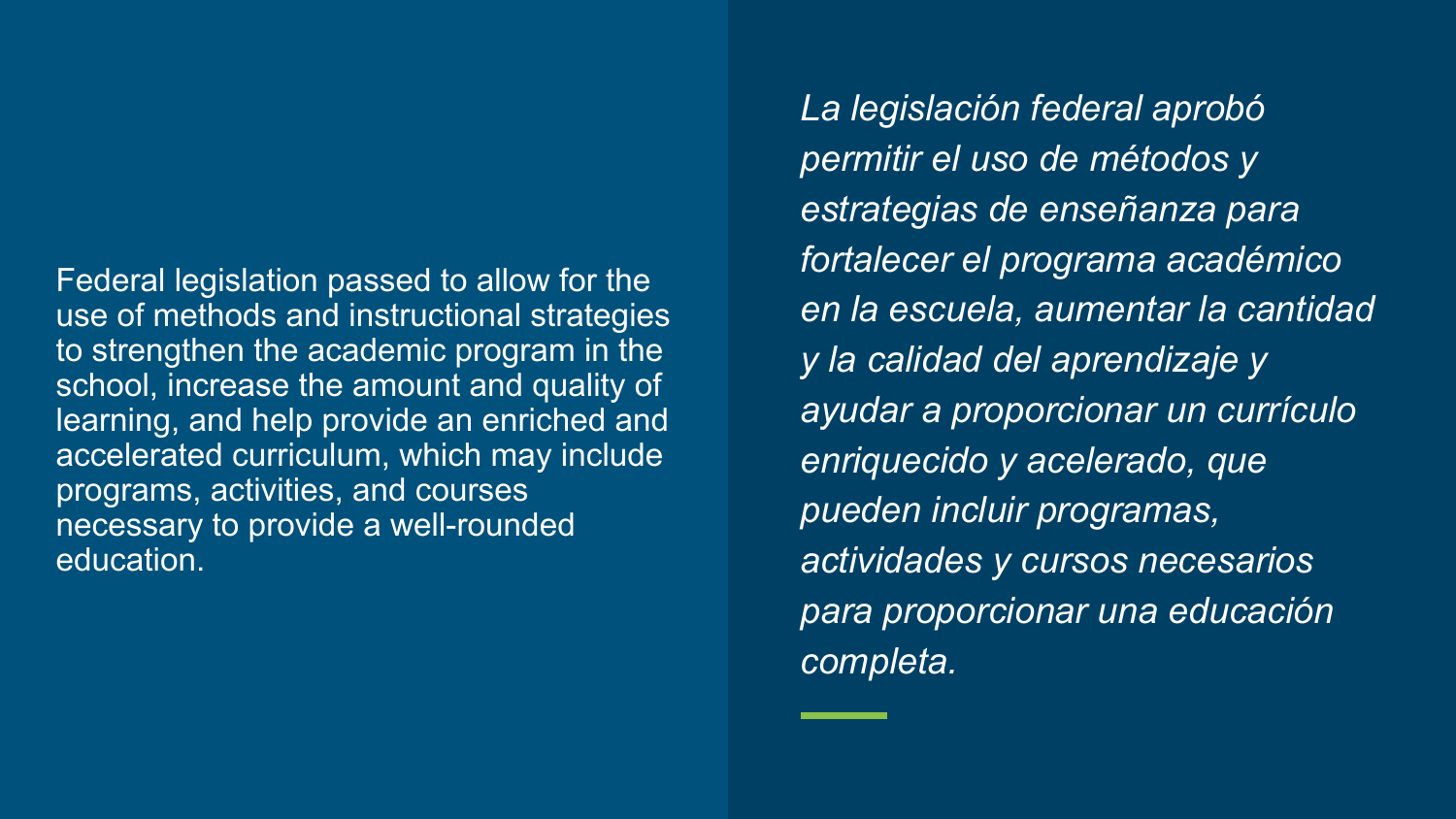FOR SCHOOLS, ESSA: *(ESSA Para Las Escuelas)*

 Provides teacher training and professional development to improve instruction.

*(Provee entrenamiento y capacitación profesional a los maestros para mejorar la enseñanza.)*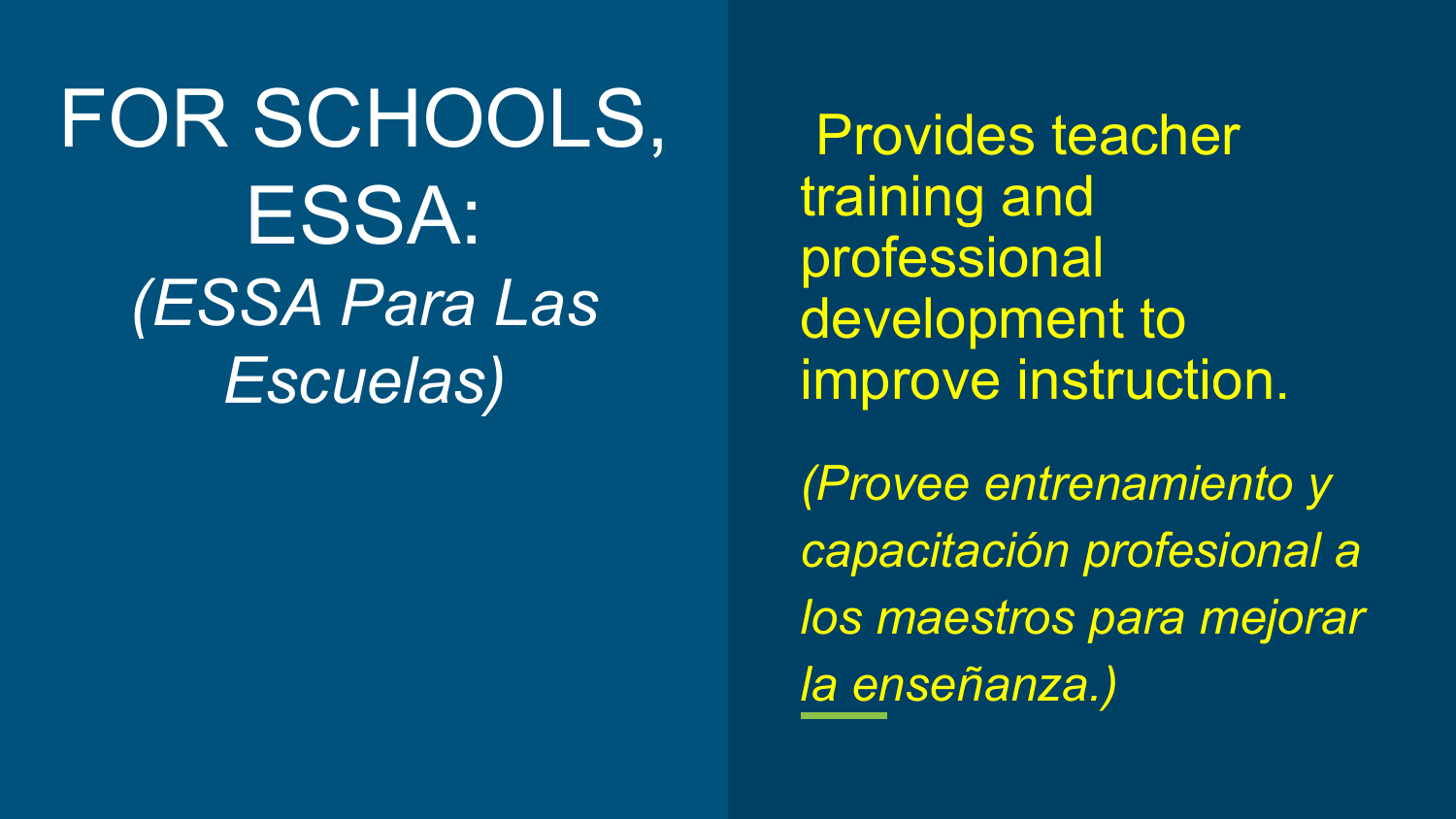For Students, ESSA: *(ESSA Para Los Estudiantes*

 Sets high expectations for academic achievement.

*(Fija expectativas altas para el logro académico.)*

 Requires yearly testing for Grades 3-8 and High School.

*(Requiere exámenes anualmente para los Grados 3ro al 8to y la preparatoria.)*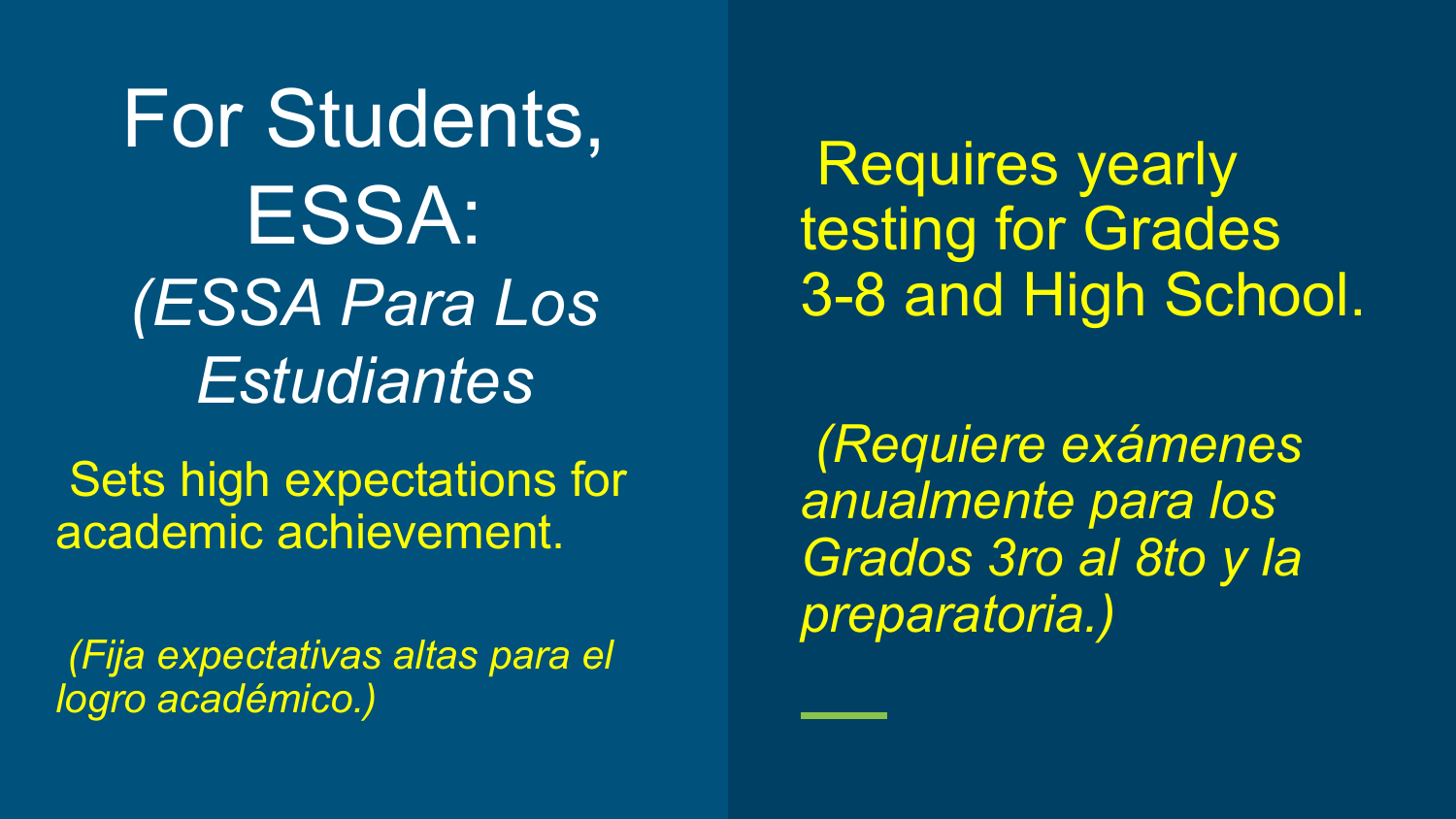Parents' Rights and **Responsibilities** *(Derechos de los padres y sus responsabilidades*

The right to receive periodic progress reports on the child and the school. *(E) derecho de recibir informes de progreso académico del niño/a y de la escuela periódicamente.)*

The right to request information about the qualifications of their child's teacher. *(El derecho de solicitar información acerca de las credenciales del maestro de su hijo/a.)*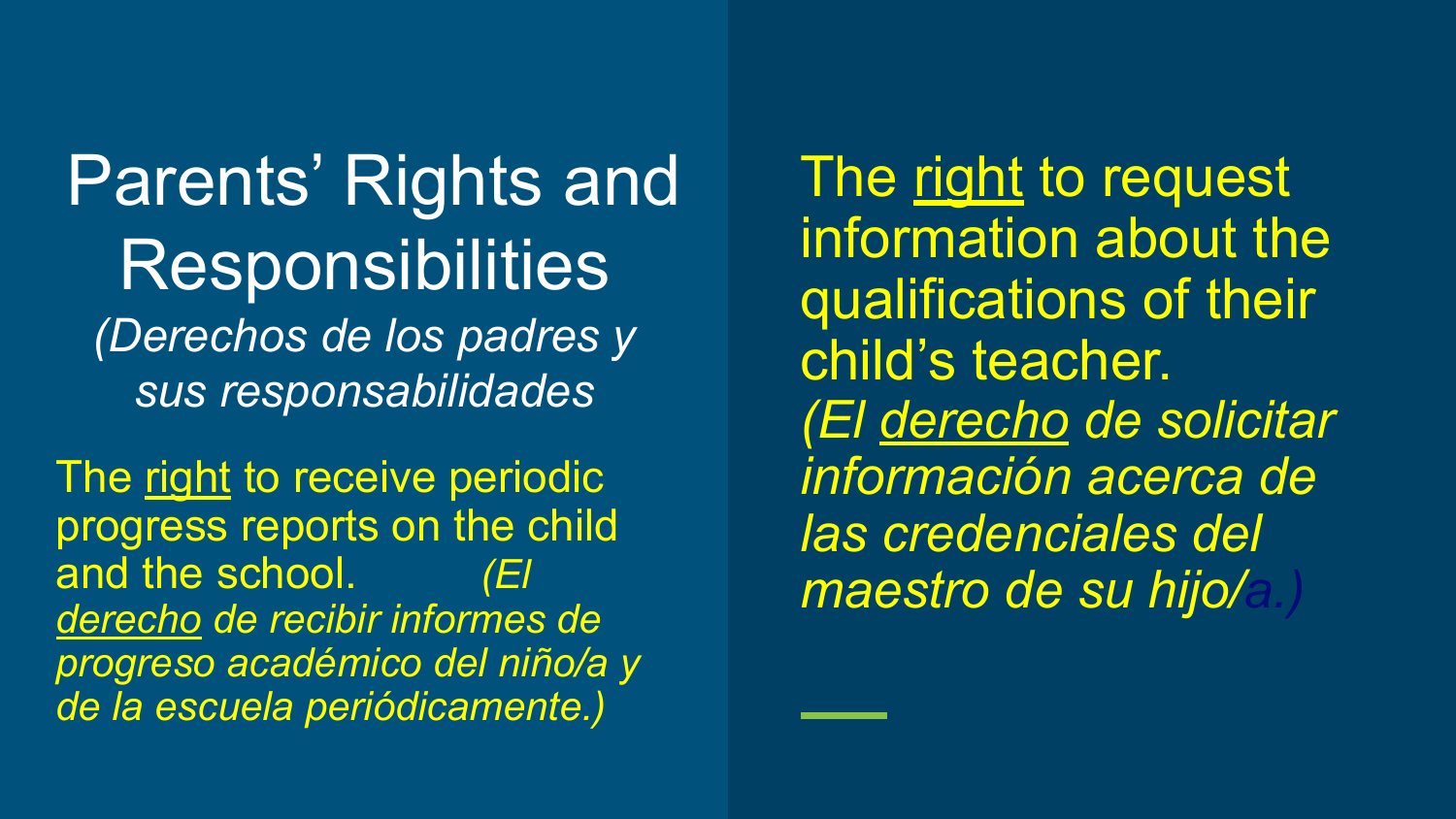The right to help decide if the school's Title I program is meeting the needs of their child. *(El derecho de ayudar a decidir si el programa de Titulo I dentro de la escuela esta llenando las necesidades de su hijo/a.)*

The right to offer suggestions for academic improvement and increased parental involvement. *(El derecho de ofrecer sugerencias para un mejoramiento académico y aumentar la participación de los padres.)*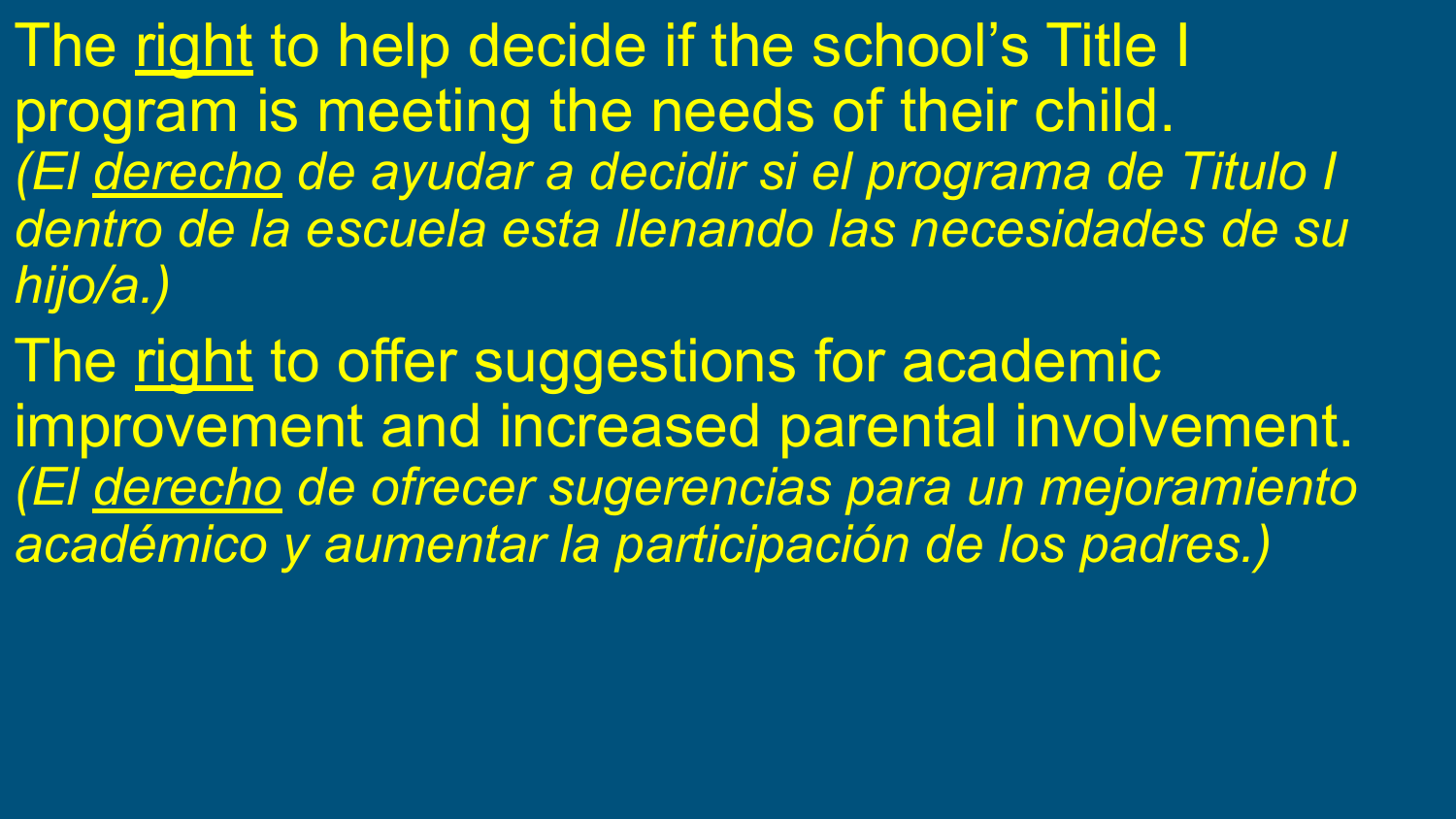The responsibility to share information with the teacher about their child's interests and abilities. *(La responsabilidad de compartir información con el maestro tocante a los intereses y las habilidades del niño/a.)*

The responsibility to attend parent conferences and to communicate regularly with the school concerning their child's academic progress. *(La responsabilidad de asistir a conferencias de padres y de comunicarse regularmente con la escuela acerca del progreso académico de sus niños.)*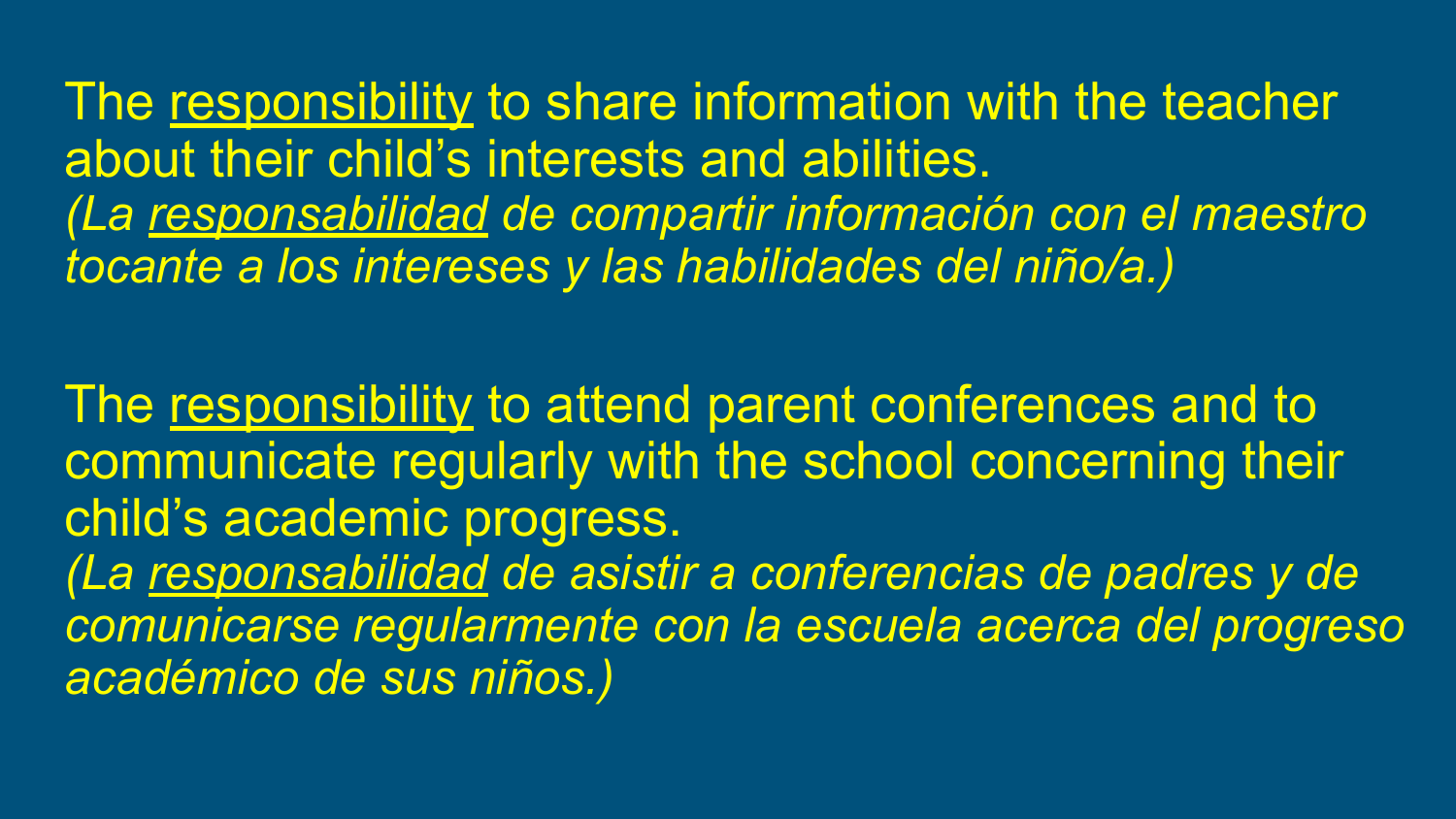The responsibility to ensure their child attends school regularly, completes all homework and classroom assignments, and adheres to the District's Educational Accord, Honor Code, and school behavior policies. *(La responsabilidad de asegurar que sus hijos asistan a* 

*la escuela regularmente, completen todas las tareas y en las del aula, y se adhiere al Acuerdo de la Educación del distrito, código de honor, y las normas de conducta en la escuela.)*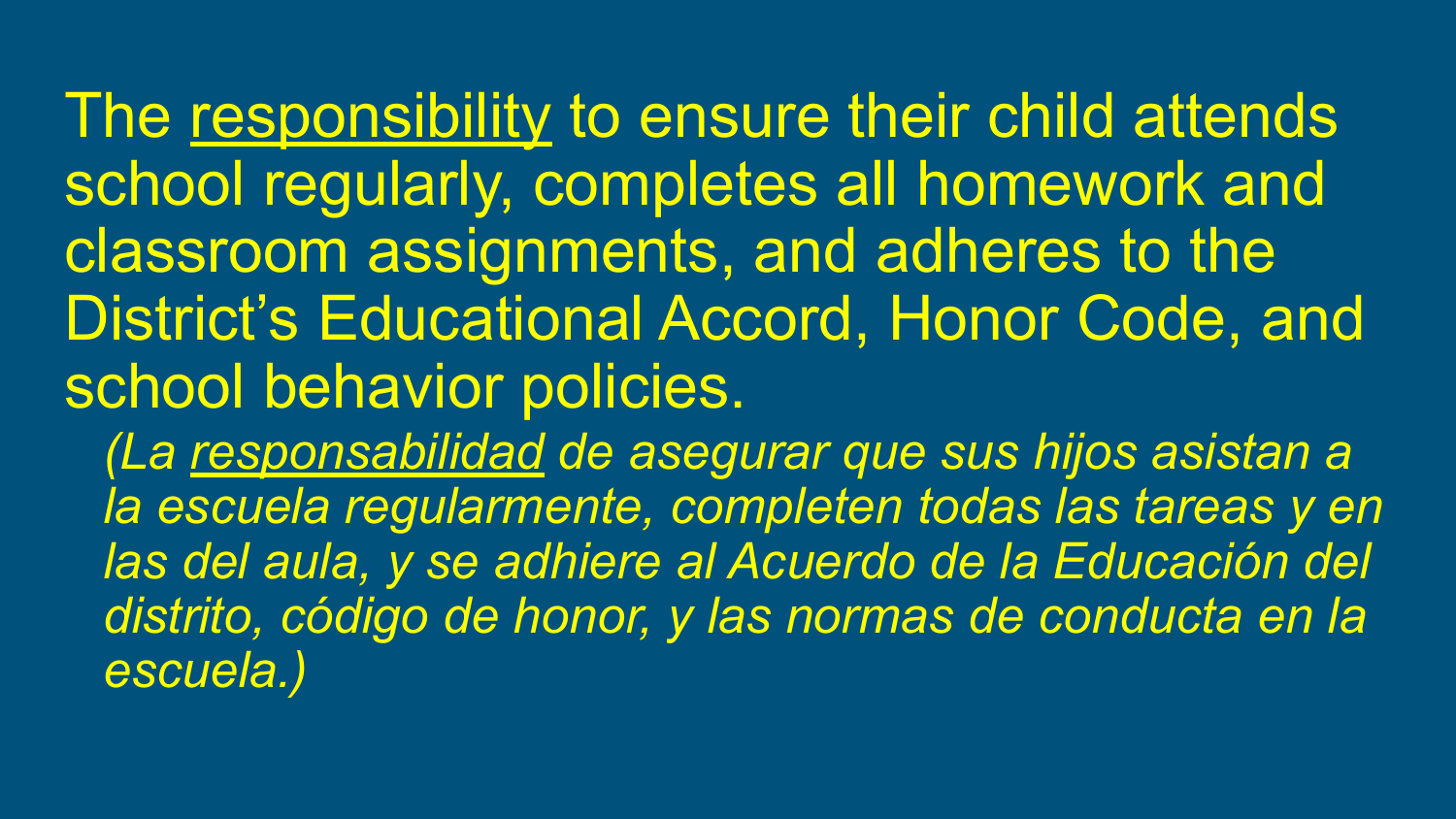WHAT DOES TITLE I PROVIDE AT MY CHILD'S SCHOOL? *(¿Qué es lo que Titulo I le provee a la escuela de mi hijo/a?)* Funds are used for: *(Los fondos se utilizan para*) Title 1 Staff: Class Size Reduction Teachers Technology/Teacher Steam Teacher Teacher Training/Collaboration/Leader In Me Long Term Substitute Teacher Training Technology/School Supplies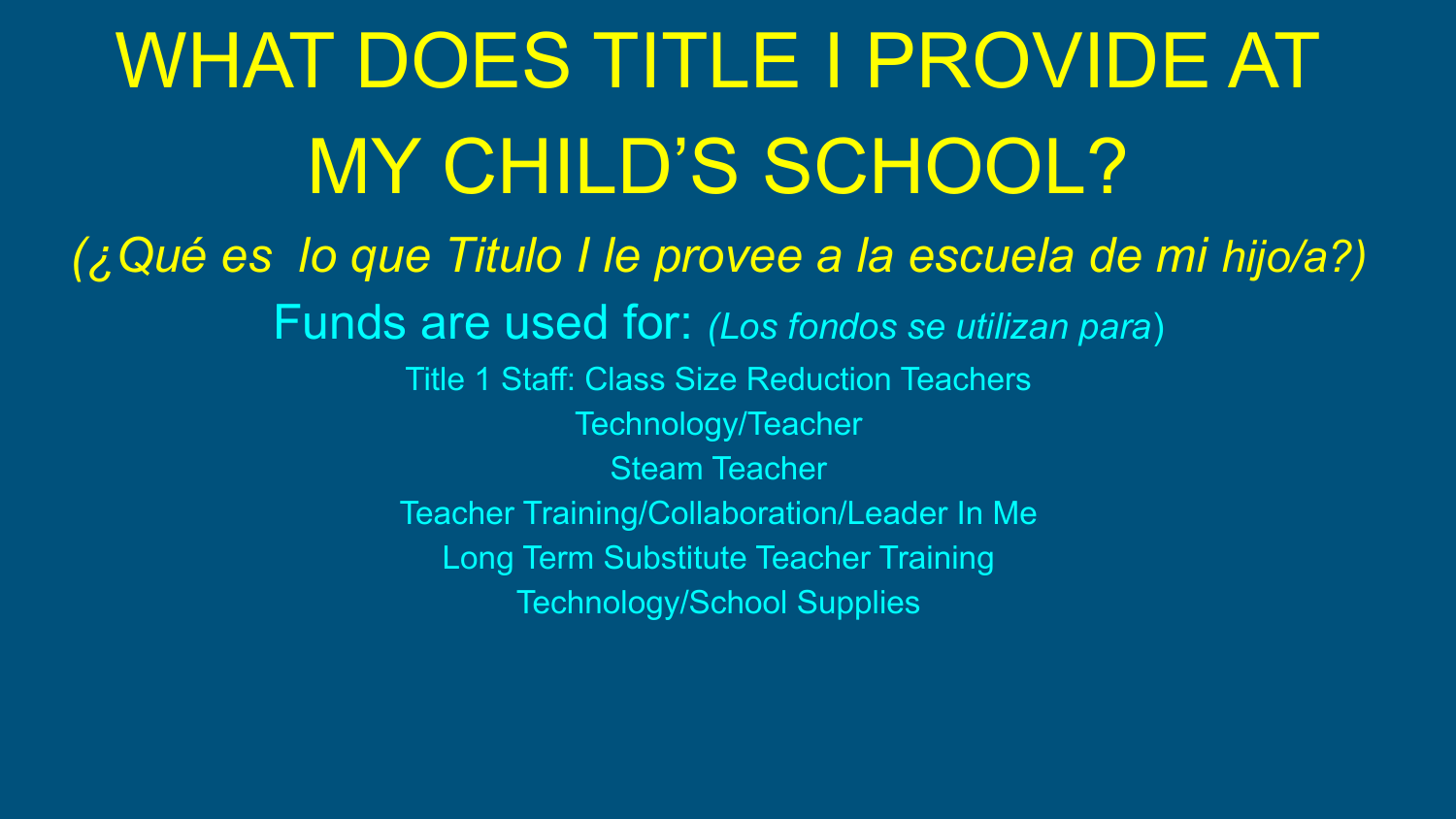#### **FOR SCHOOLS, ESSA: (ESSA PARA LAS ESCUELAS)**

 Ensures schools measure student progress using approved tests.

*(Asegura que las escuelas midan el progreso de los estudiantes utilizando exámenes aprobados*

Ensures schools issue reports charting school performance.

*(Asegura que las escuelas distribuyan reportes del rendimiento escolar.)*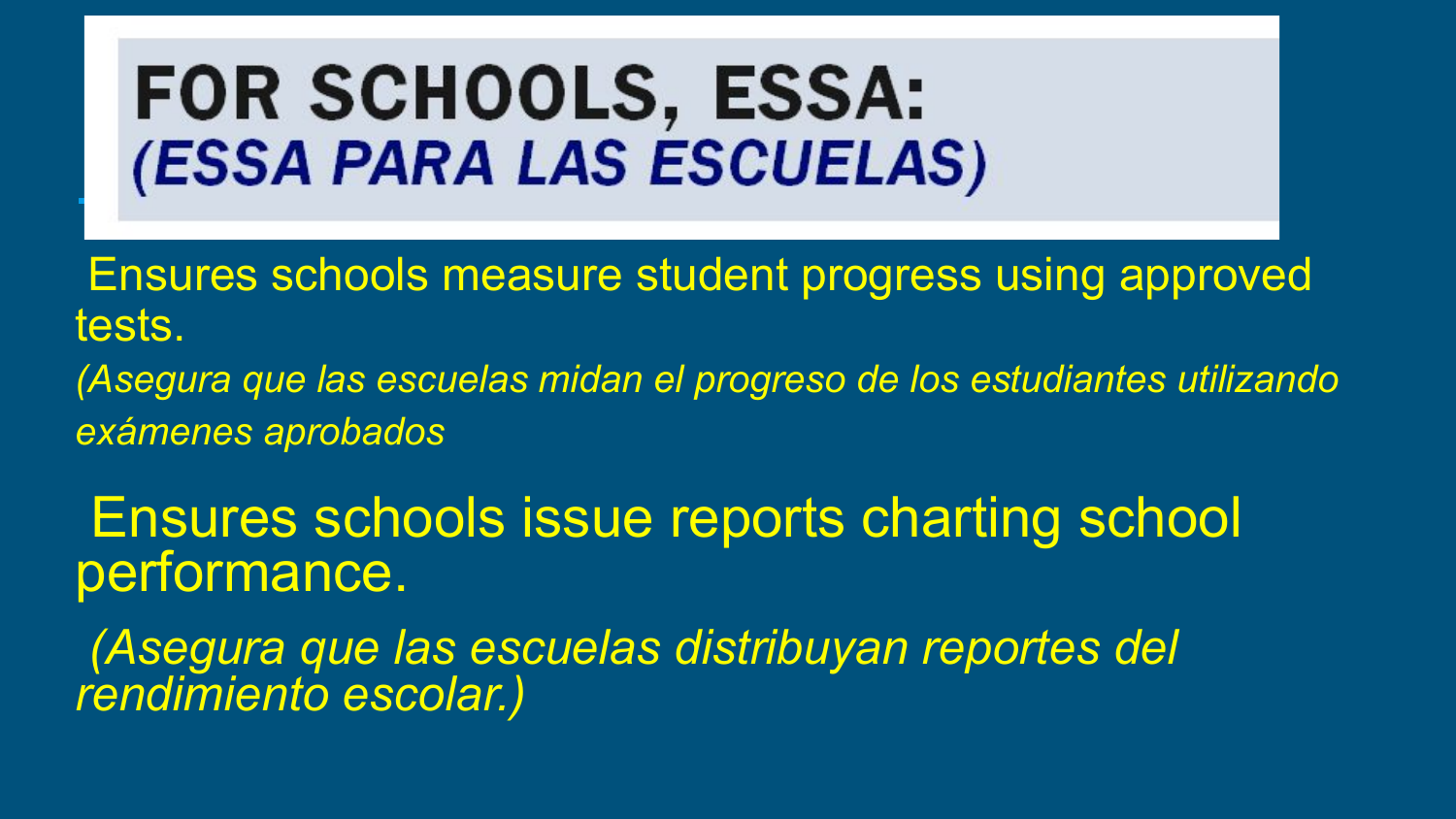# **Parent And Family Engagement Policy**

#### *(la Póliza de Participación de Padres de la escuela?)*

Districts receiving Title I, Part A funds are required to jointly develop with,

agree upon with, and distribute to parents and family members of children

participating in Title I, Part A funded programs a written parent and family

engagement policy.

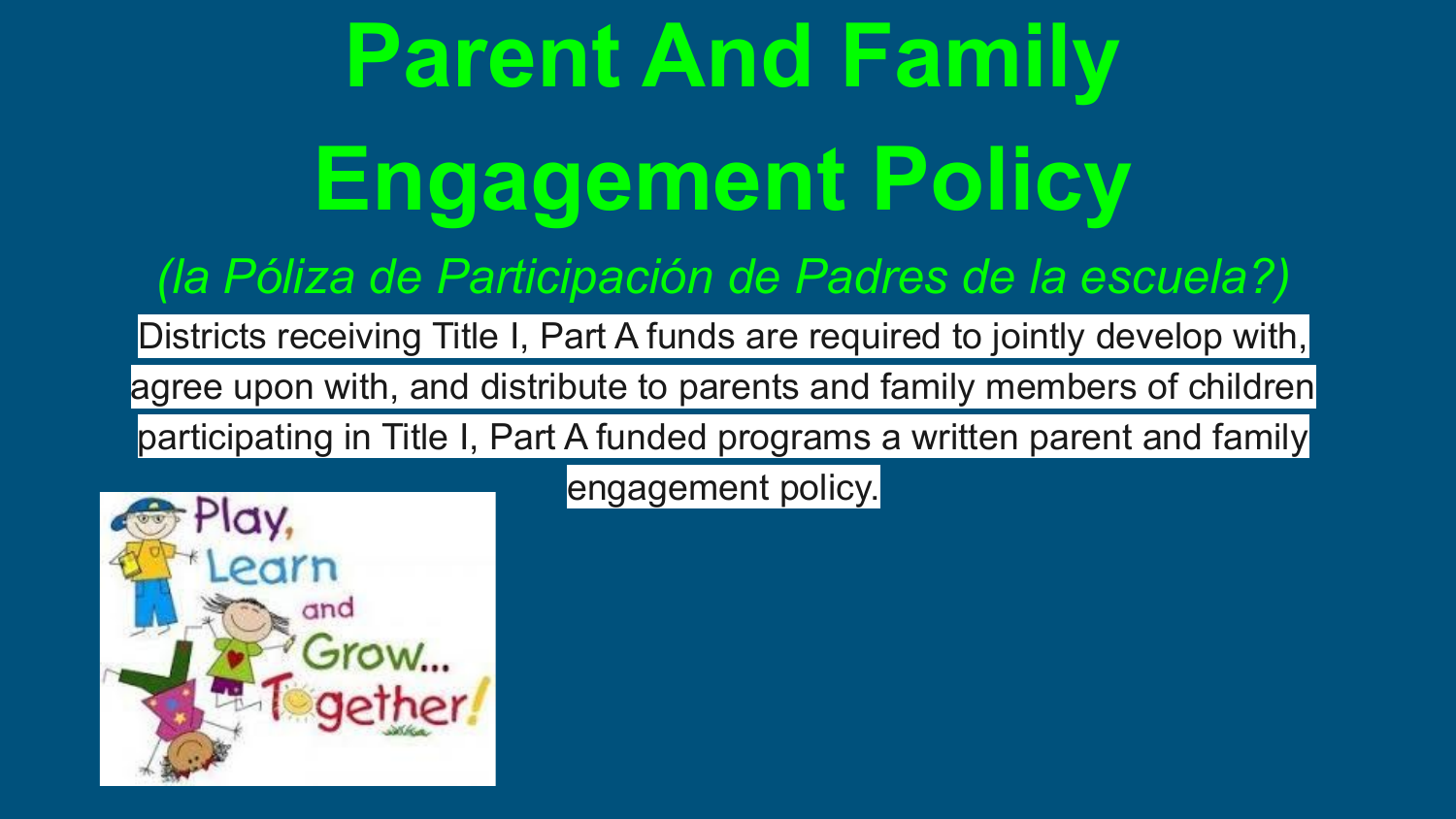### Lois Craig Family Engagement Goals

- Create a welcoming school climate.
- Provide families information related to child development and creating supportive learning environments.
- Establish effective school-to-home and home-to-school communication
- Strengthen families' knowledge and skills to support and extend their children's learning at home and in the community.
- Engage families in school planning, leadership and meaningful volunteer opportunities.
- Connect students and families to community resources that strengthen and support students' learning, safety and wellbeing.